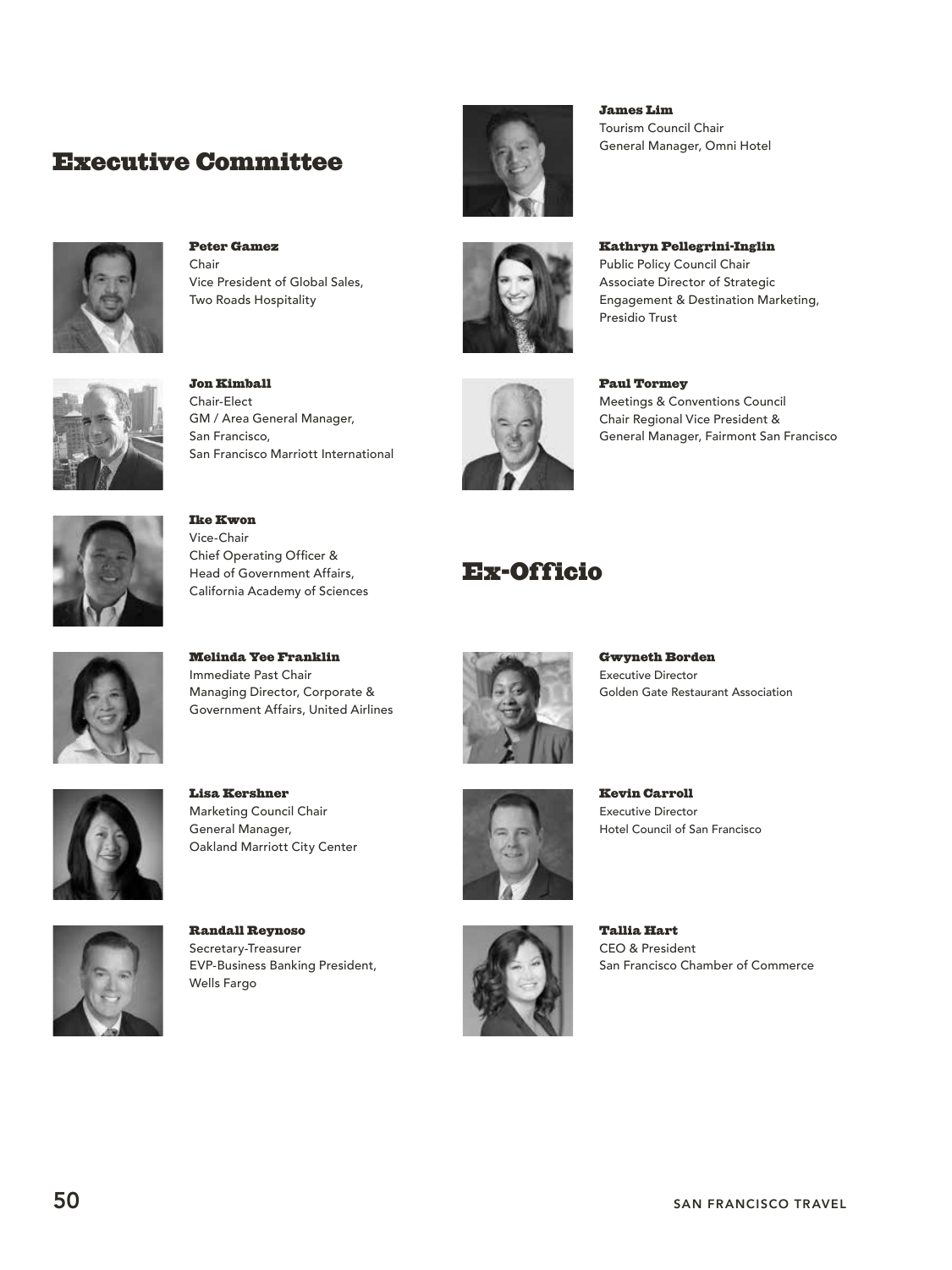

John Noguchi Director, Convention Facilities Department City & County of San Francisco



Board Members

Bob Sauter Acting General Manager SMG-Moscone Center



Eric Bresler Executive Director Chase Center



Noah Cowan Executive Director SF Film



John Duggan Chairman of the Board Original Joe's



Amy Arbuckle General Manager Marriott Courtyard



Lee Gregory Vice President McCalls



Catherine Bartels Vice President & Area General Manager Bloomingdale's



Linda Harrison Director and CEO Museum of the Africa Diaspora



Gary Bauer President Bauer's Intelligent Transportation



Brittney Beck General Manager Beck's Motor Lodge



Karlene Holloman CEO Point Hospitality Group

Roger Huldi General Manager W San Francisco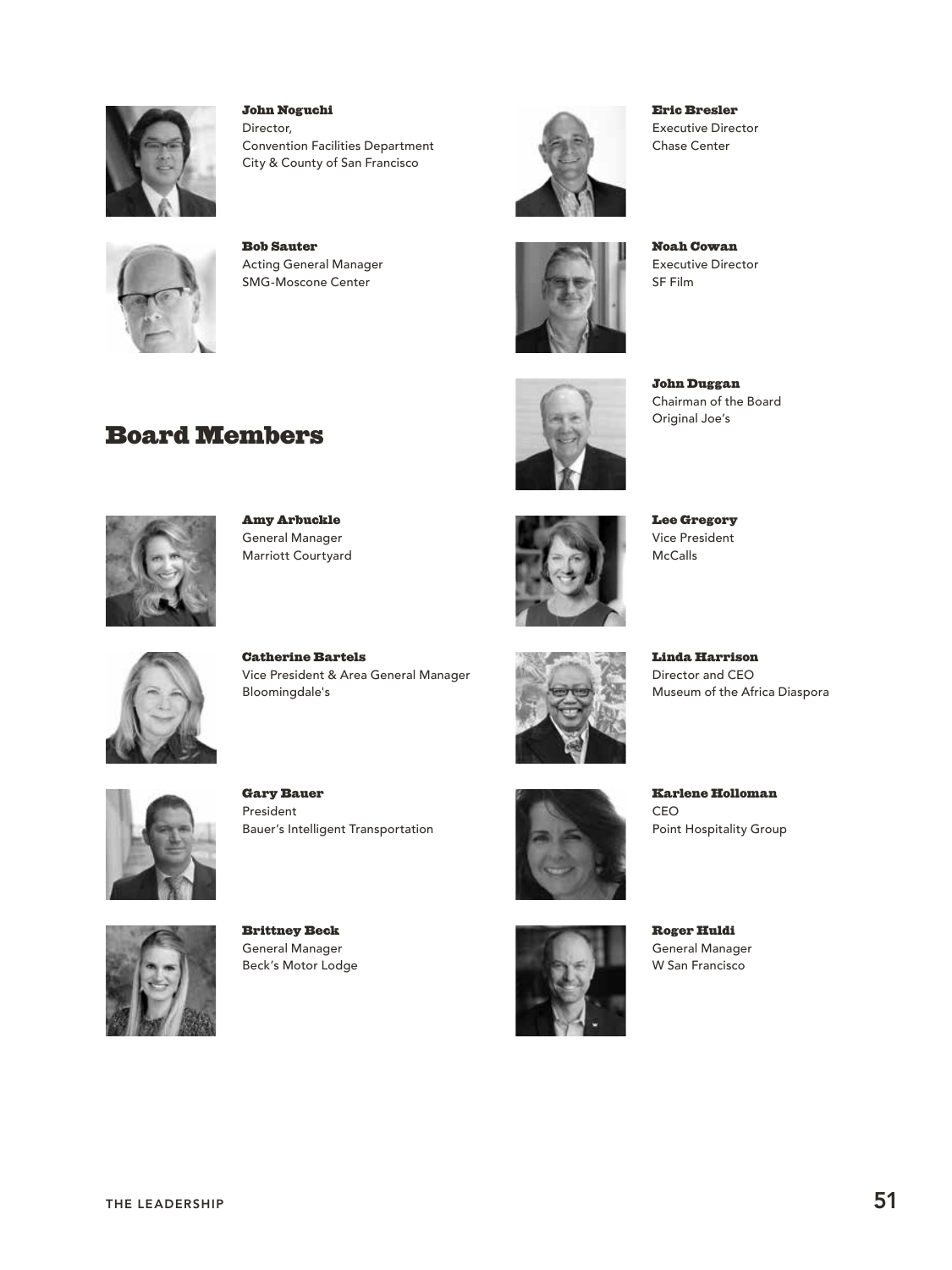

Nan Keeton Deputy Museum Director, External Relations San Francisco Museum of Modern Art



Kirsten Komoroske Executive Director The Walt Disney Family Museum



Chuck Pacioni General Manager San Francisco Marriott Marquis



Peter Pastreich Executive Director American Conservatory Theater



Steve Lutge Business Agent / Recording Secretary Local 16



Anderson Pugash CEO Palm House, The Dorian, Bergerac, Crossroads Nightlife



Michael Masserman Senior Director, Federal & International Government Relations Lyft



Taylor Safford President & CEO PIER 39



Sheila Martin General Manager Holiday Inn Fisherman's Wharf



Ivar Satero Director San Francisco International Airport



Stefan Muhle Area General Manager Noble House Hotels

Steven Nelick Vice President Enterprise Holdings



Brian Sheehy CEO Future Bars Group



Monica Singh Regional Vice President & General Manager American Express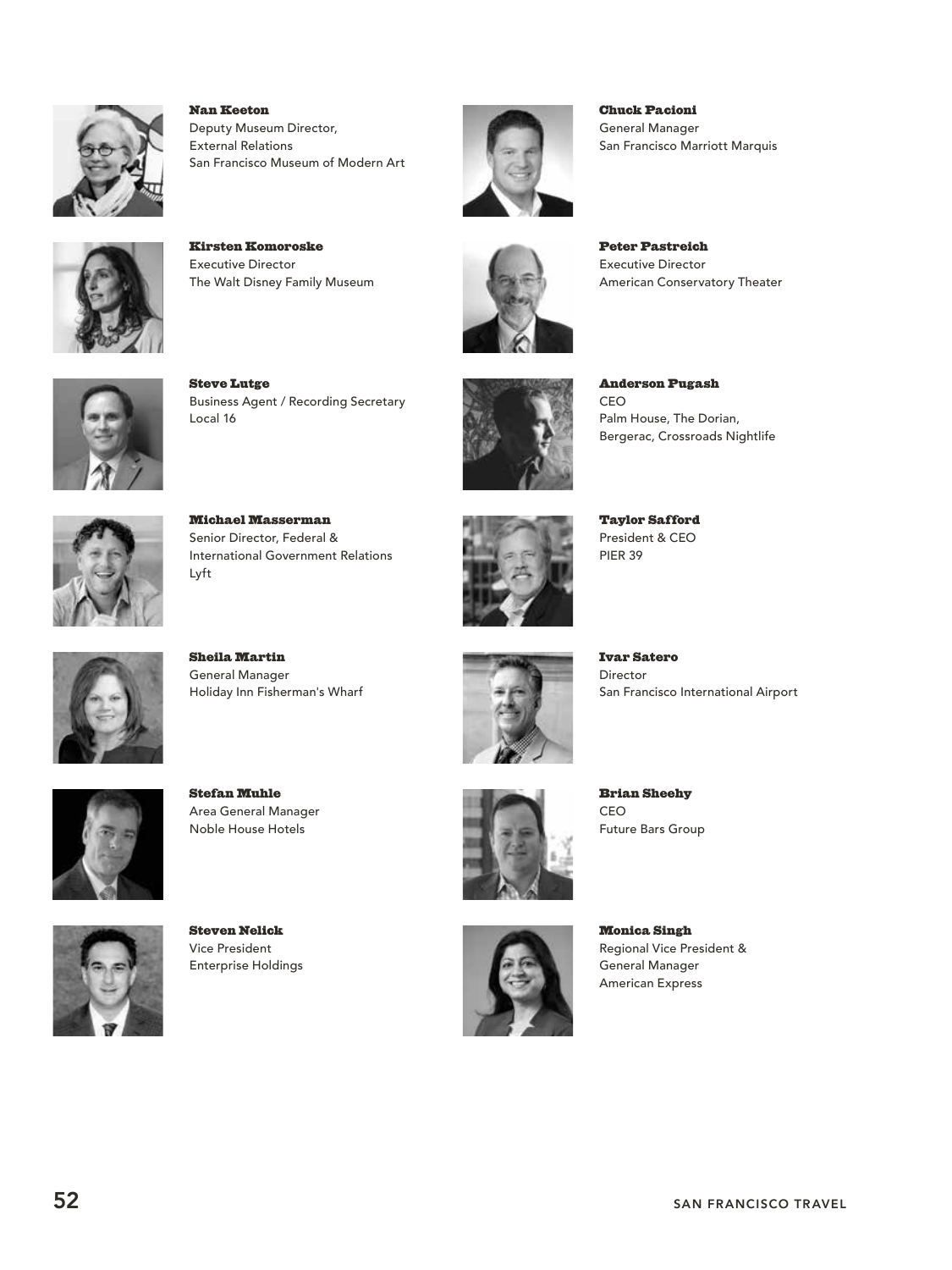

Lori Starr Executive Director Contemporary Jewish Museum



Mark Sullivan Managing Director DFS Group North America

David von Winckler

Kimpton Hotels & Restaurants

General Manager



Anna Marie Presutti (2015-16) Vice President / General Manager Nikko Hotels International / Hotel Nikko San Francisco



Stephen Revetria (2014-15) Vice President & General Manager Giants Enterprises



Mariann Costello (2013-14) Vice President Scoma's



Sylvia Weiler VP, Audience Strategy & Development Sojern



Monetta White Owner 1300 on Fillmore



David Nadelman (2012-13) General Manager Grand Hyatt San Francisco



John Cope (2011-12) Retired

## Past Chairs



Rodrigo Enriquez (2016-17)



Retired

Toni Knorr (2010-11)



Rodney Fong (2009-10) President Fong Real Estate Company